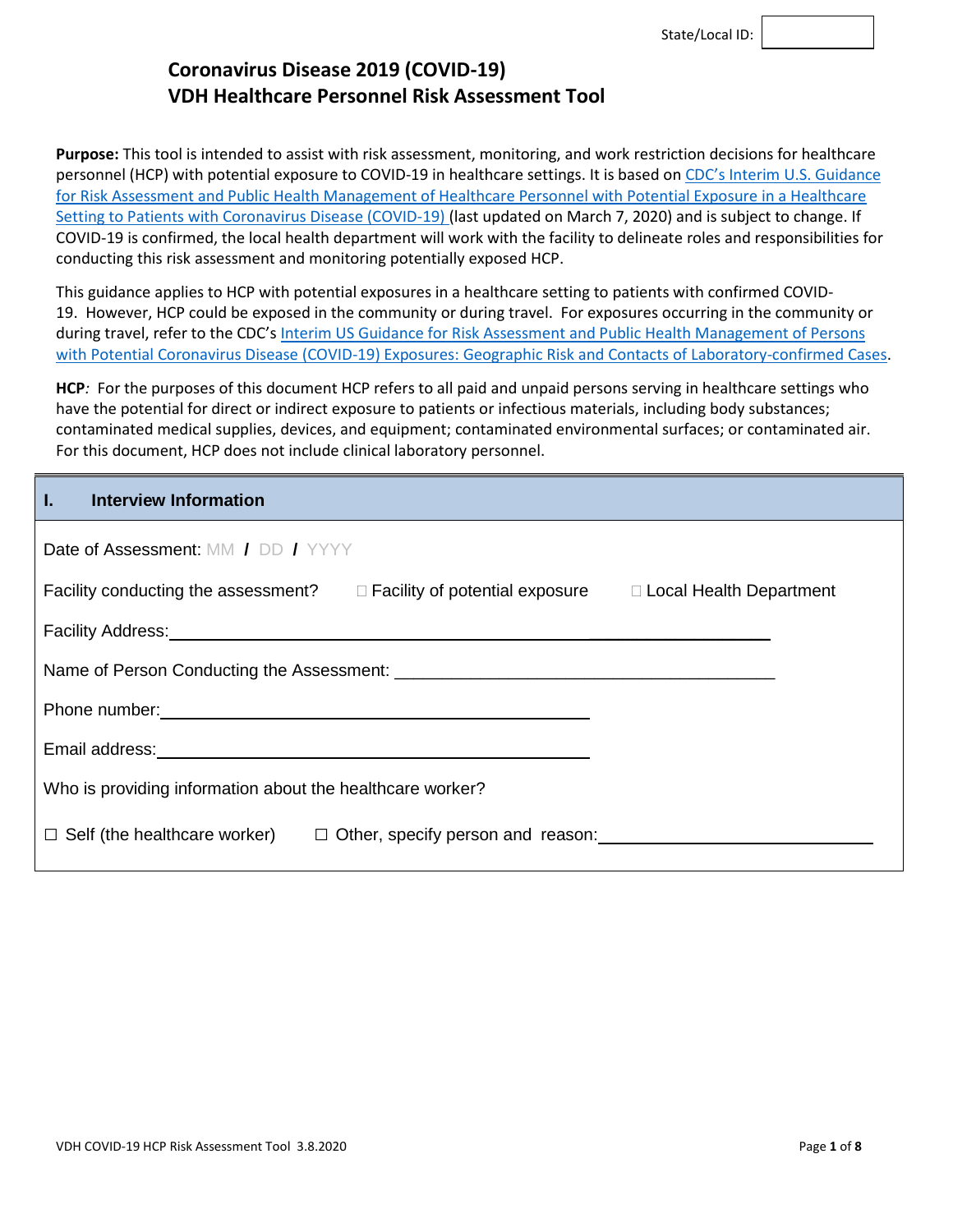| II. Healthcare Personnel (HCP) Contact Information                                                                      |  |  |                                                                                                                                                                                                                                     |  |  |
|-------------------------------------------------------------------------------------------------------------------------|--|--|-------------------------------------------------------------------------------------------------------------------------------------------------------------------------------------------------------------------------------------|--|--|
| Note: The Healthcare Personnel who had contact with a COVID-19 case will be referred to as HCP from this point forward. |  |  |                                                                                                                                                                                                                                     |  |  |
|                                                                                                                         |  |  | Last Name: <u>Name:</u> Case of Case of Case of Case of Case of Case of Case of Case of Case of Case of Case of Case of Case of Case of Case of Case of Case of Case of Case of Case of Case of Case of Case of Case of Case of Cas |  |  |
|                                                                                                                         |  |  |                                                                                                                                                                                                                                     |  |  |
|                                                                                                                         |  |  |                                                                                                                                                                                                                                     |  |  |
|                                                                                                                         |  |  | City: City: City: County: County: County: County: City: City: City: City: City: City: City: City: County: County: County: County: City: City: City: City: City: City: City: City: City: City: City: City: City: City: City: Ci      |  |  |
|                                                                                                                         |  |  |                                                                                                                                                                                                                                     |  |  |
| <b>Emergency Contact:</b>                                                                                               |  |  |                                                                                                                                                                                                                                     |  |  |
|                                                                                                                         |  |  | Last Name: <u>Name:</u> Name: Name: Name: Name: Name: Name: Name: Name: Name: Name: Name: Name: Name: Name: Name: Name: Name: Name: Name: Name: Name: Name: Name: Name: Name: Name: Name: Name: Name: Name: Name: Name: Name: Name: |  |  |
|                                                                                                                         |  |  |                                                                                                                                                                                                                                     |  |  |

| <b>Healthcare Personnel Occupation</b><br>III.                |                                         |
|---------------------------------------------------------------|-----------------------------------------|
| Admission/reception clerks<br>$\Box$                          | Pharmacist<br>П.                        |
| Case Manager                                                  | Phlebotomist                            |
| <b>Environmental services/Cleaning Staff</b>                  | $\Box$ Physical therapist               |
| Facilities/maintenance worker                                 | Physician<br>$\Box$                     |
| Food services worker/Dietary                                  | $\Box$ Radiology technician             |
| <b>Infection Control Team</b>                                 | $\Box$ Respiratory therapist            |
| Laboratory worker<br>$\Box$                                   | □ Social Worker/Spiritual Guidance      |
| Mid-Level Provider: Physician assistant/Nurse<br>Practitioner | $\Box$ Speech therapist                 |
|                                                               | □ Student (specify type): _________     |
| Nurse (Specify: LPN, RN, nursing assistant,<br>$\Box$         | Transport<br>$\Box$                     |
|                                                               | Volunteer (specify role): _____________ |
| Occupational therapist                                        | П                                       |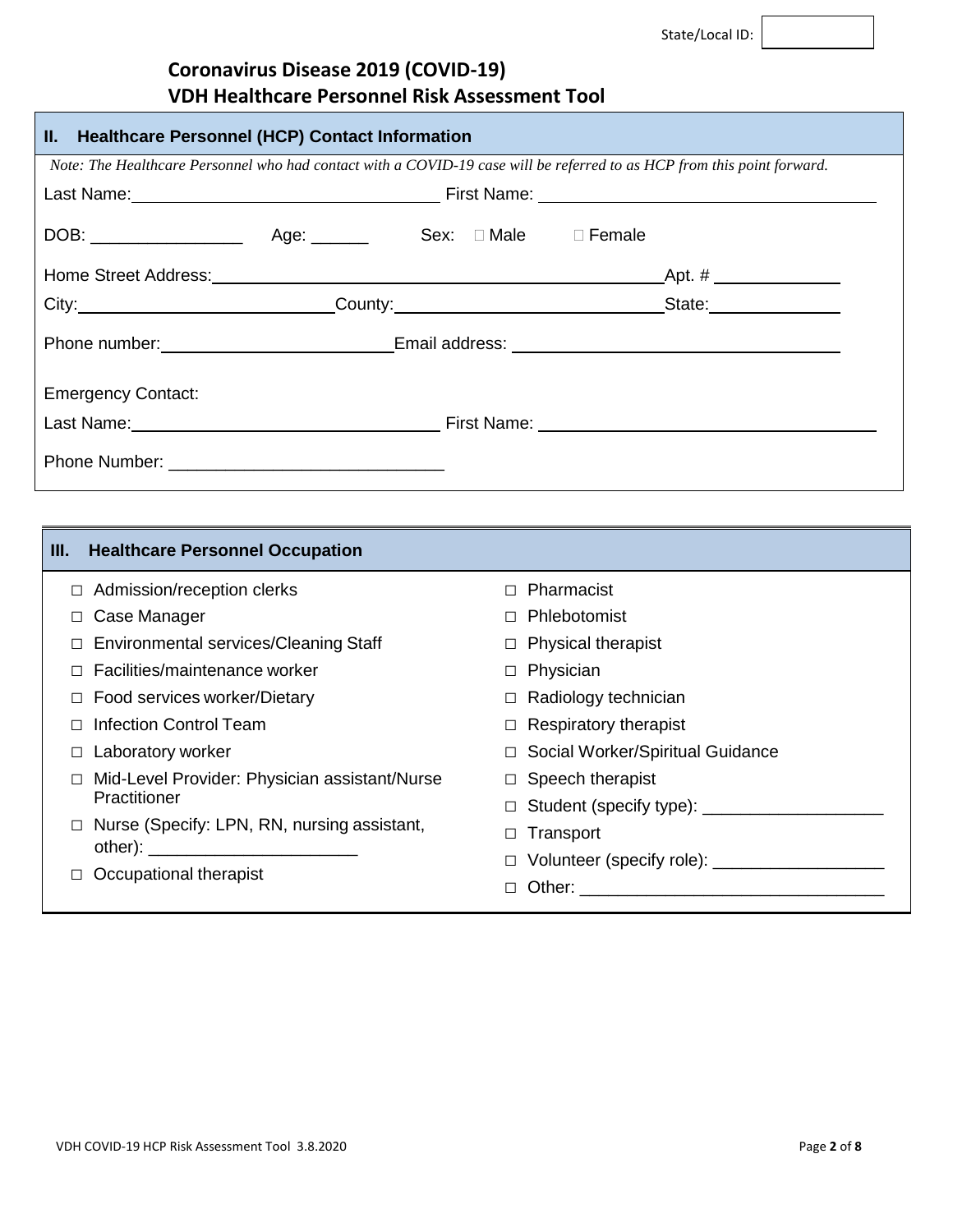| <b>IV. COVID-19 Case-Patient Information</b>                                                                   |                                                                                                             |  |  |  |  |
|----------------------------------------------------------------------------------------------------------------|-------------------------------------------------------------------------------------------------------------|--|--|--|--|
|                                                                                                                | *If the HCP was exposed to multiple COVID-19 patients, complete a separate form for each COVID-19 exposure. |  |  |  |  |
| At the time of this assessment, is the COVID-19 patient: $\Box$ Confirmed                                      | □ Unknown<br>□ Probable                                                                                     |  |  |  |  |
| Was your exposure to the COVID-19 patient in a US Facility? $\Box$ Yes $\Box$ No                               |                                                                                                             |  |  |  |  |
| - If Yes, what is the COVID-19 ID: ___________________(health department to provide)                           |                                                                                                             |  |  |  |  |
|                                                                                                                |                                                                                                             |  |  |  |  |
|                                                                                                                |                                                                                                             |  |  |  |  |
|                                                                                                                |                                                                                                             |  |  |  |  |
|                                                                                                                |                                                                                                             |  |  |  |  |
| City: State: State: State: State: State: State: State: State: State: State: State: State: State: State: State: |                                                                                                             |  |  |  |  |
|                                                                                                                |                                                                                                             |  |  |  |  |
|                                                                                                                |                                                                                                             |  |  |  |  |
|                                                                                                                |                                                                                                             |  |  |  |  |
| Is/was the COVID-19 patient:                                                                                   |                                                                                                             |  |  |  |  |
| $\Box$ Inpatient $\Box$ Outpatient $\Box$ Employee $\Box$ Family member visiting a patient                     |                                                                                                             |  |  |  |  |
| □ Non-family visitor to a patient □ Unknown □ Other: ___________________________                               |                                                                                                             |  |  |  |  |
| Date of illness onset of COVID-19 case: MM / DD / YYYY                                                         |                                                                                                             |  |  |  |  |
| Notes:                                                                                                         |                                                                                                             |  |  |  |  |
|                                                                                                                |                                                                                                             |  |  |  |  |

|    | V. Exposures to a COVID-19 Infected Patient                                                                                                                                                                         |                                  |  |  |  |  |
|----|---------------------------------------------------------------------------------------------------------------------------------------------------------------------------------------------------------------------|----------------------------------|--|--|--|--|
|    | Date of visit or admission date of the COVID-19 confirmed<br>patient:<br>Discharge date, if applicable:<br>Date of death, if applicable:                                                                            | MM / DD / YYYY<br>MM / DD / YYYY |  |  |  |  |
| 2. | At any time during the patient's stay, while you were not<br>wearing all recommended PPE <sup>1</sup> , did you have any brief<br>interactions with the patient such as:<br>Brief conversation at a triage desk; or | Yes<br>No.<br>Unsure             |  |  |  |  |
|    | Briefly entering the patient's room but not having direct<br>contact with the patient or their secretions/excretions; or                                                                                            |                                  |  |  |  |  |
|    | Entering the patient's room immediately after they were<br>discharged.                                                                                                                                              |                                  |  |  |  |  |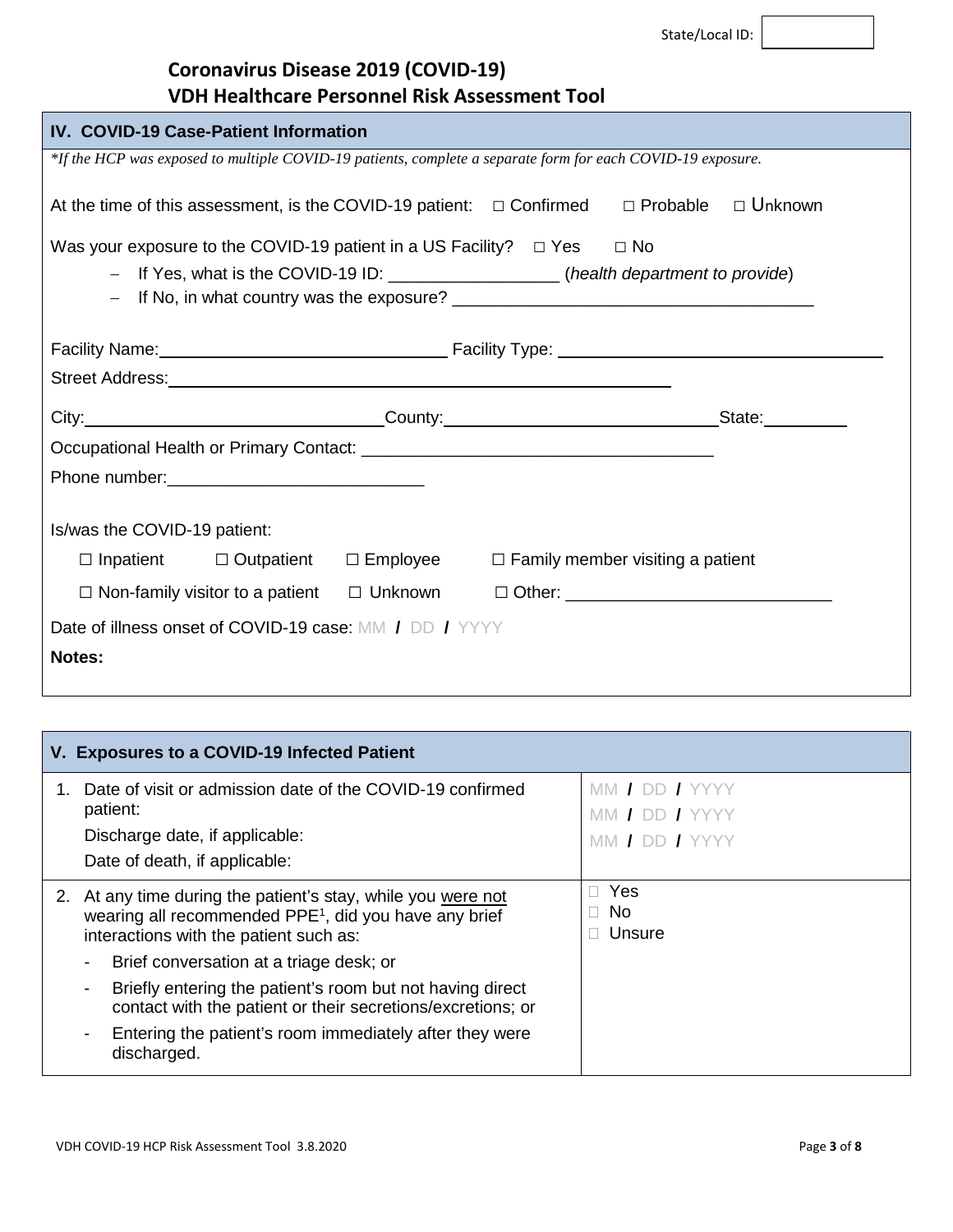State/Local ID:

## **Coronavirus Disease 2019 (COVID-19) VDH Healthcare Personnel Risk Assessment Tool**

|    | 3. At any time during the patient's stay, did you have direct<br>contact with the patient or their secretions/excretions?                                                                                                                                                                                                            | Yes<br>No - Go to Section VI.<br>Unsure                                                |
|----|--------------------------------------------------------------------------------------------------------------------------------------------------------------------------------------------------------------------------------------------------------------------------------------------------------------------------------------|----------------------------------------------------------------------------------------|
|    | 4. About how many separate times during the patient's stay did<br>you have contact with the patient or their secretions/excretions?                                                                                                                                                                                                  | 2 times or less<br>$3 - 5$ times<br>П<br>$\Box$ 6 – 10 times<br>> 10 times             |
|    | 5. List date(s) (or date range) when you had contact with the<br>patient or their secretions/excretions. (Use additional paper to<br>capture all dates, if needed)                                                                                                                                                                   | MM / DD / YYYY<br>MM / DD / YYYY<br>MM / DD / YYYY<br>MM / DD / YYYY<br>MM / DD / YYYY |
|    | 6. List location(s) of primary work site(s) where you had contact<br>with the patient or patient secretions/excretions (Floor, wing,<br>unit, room#, laboratory, etc):                                                                                                                                                               |                                                                                        |
|    | 7. Before you had contact with this patient, what level of<br>knowledge did you have about COVID-19?                                                                                                                                                                                                                                 | $\Box$ A lot<br>□ Some<br>$\Box$ A little<br>□ None                                    |
| 8. | At any time during the patient's stay, did you perform, or were<br>you present in the patient's room during a procedure likely to<br>generate higher concentrations of respiratory secretions or<br>aerosols (e.g., cardiopulmonary resuscitation, intubation,<br>extubation, bronchoscopy, nebulizer therapy, sputum<br>induction). | $\Box$ Yes<br>□ No – <mark>Go to #9</mark><br>D Unsure                                 |
|    | a. During all of the time(s) you were present or performing<br>procedures listed in number 7, did you always wear a<br>respirator (e.g., N95 respirator) <sup>2</sup> ?                                                                                                                                                              | $\Box$ Yes<br>$\Box$ No<br>□ Unsure                                                    |
|    | b. At any time while you were present or performing<br>procedures listed in #7, did you wear a facemask instead of<br>a respirator <sup>2</sup> ?                                                                                                                                                                                    | □ Yes<br>$\Box$ No<br>D Unsure                                                         |
|    | During all of the time(s) you were present or performing<br>с.<br>procedures listed in #7, did you always wear eye<br>protection <sup>1</sup> ?                                                                                                                                                                                      | $\Box$ Yes<br>$\Box$ No<br>D Unsure                                                    |
|    | During all of the time(s) you were present or performing<br>d.<br>procedures listed in number 7, did you always wear a gown<br>and gloves?                                                                                                                                                                                           | $\Box$ Yes<br>$\Box$ No<br>□ Unsure                                                    |
|    | 9. At any time during the patient's stay, did you have prolonged <sup>3</sup><br>close contact with the patient while the patient was not wearing<br>a mask?                                                                                                                                                                         | $\Box$ Yes<br>□ No -- Go to #10<br>□ Unsure                                            |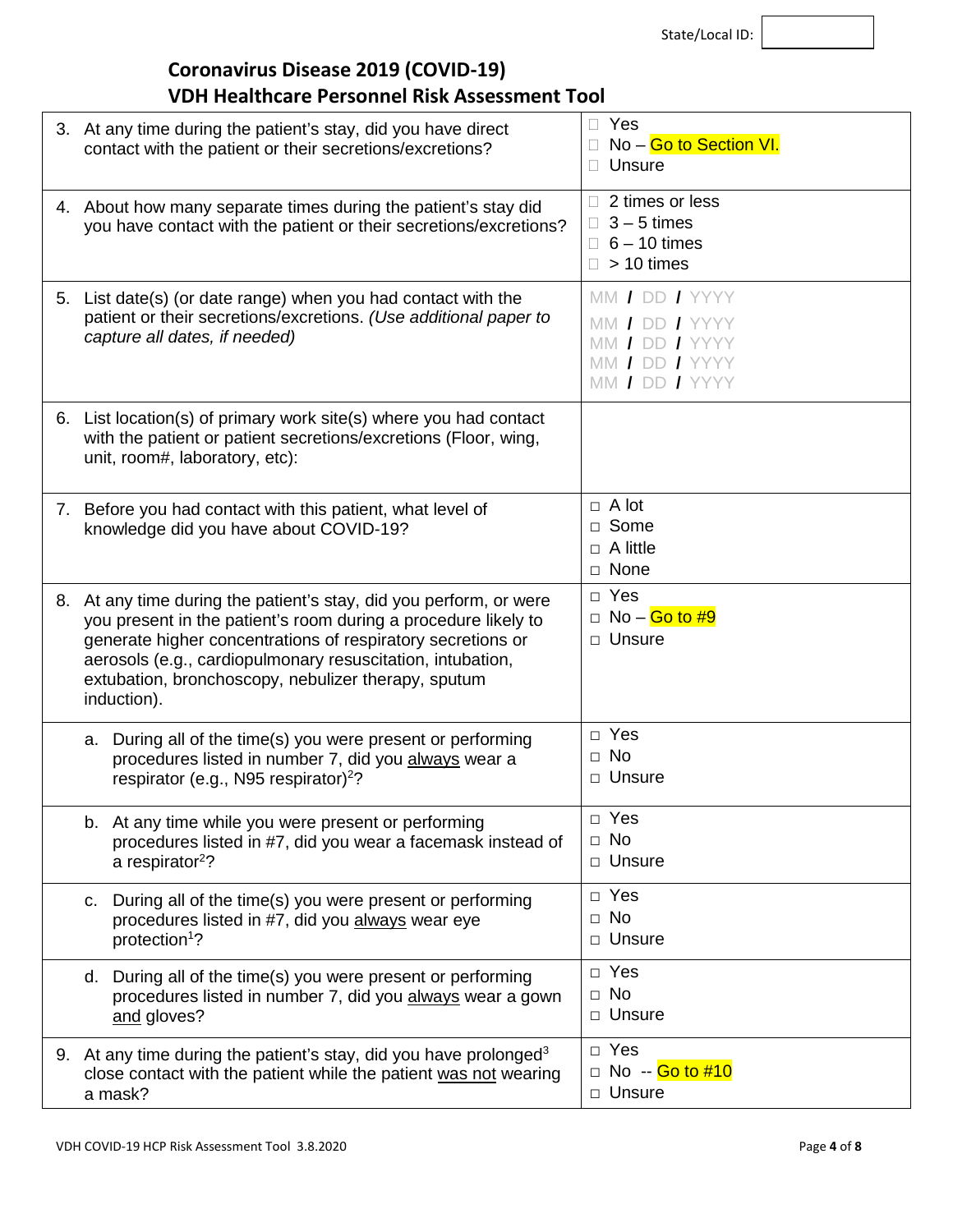State/Local ID:

#### **Coronavirus Disease 2019 (COVID-19) VDH Healthcare Personnel Risk Assessment Tool**

| a. Did you always wear a respirator <sup>2</sup> (e.g., N95 respirator)<br>during prolonged close contact with the patient?                               | $\Box$ Yes<br>$\Box$ No<br>□ Unsure               |
|-----------------------------------------------------------------------------------------------------------------------------------------------------------|---------------------------------------------------|
| b. At any time did you wear a facemask instead of a<br>respirator <sup>2</sup> during prolonged close contact with the patient?                           | □ Yes<br>$\Box$ No<br>□ Unsure                    |
| c. Did you always wear eye protection <sup>1</sup> during prolonged close<br>contact with the patient?                                                    | $\Box$ Yes<br>$\Box$ No<br>□ Unsure               |
| d. Did you always wear gown and gloves during prolonged<br>close contact with the patient?                                                                | $\Box$ Yes<br>$\Box$ No<br>□ Unsure               |
| 10. At any time during the patient's stay, did you have prolonged <sup>3</sup><br>close contact with the patient while the patient was wearing a<br>mask? | $\Box$ Yes<br>$\Box$ No – Go to #11<br>□ Unsure   |
| a. Did you always wear a respirator <sup>2</sup> (e.g., N95 respirator)<br>during prolonged close contact with the patient?                               | □ Yes<br>$\Box$ No<br>□ Unsure                    |
| b. At any time did you wear a facemask instead of a<br>respirator <sup>2</sup> during prolonged close contact with the patient?                           | D Yes<br>$\Box$ No<br>□ Unsure                    |
| c. Did you always wear eye protection <sup>1</sup> during prolonged close<br>contact with the patient?                                                    | D Yes<br>$\Box$ No<br>□ Unsure                    |
| d. Did you always wear gown and gloves during prolonged<br>close contact with the patient?                                                                | D Yes<br>$\Box$ No<br>□ Unsure                    |
| 11. At any time did you have extensive body contact with the<br>patient (e.g., rolling the patient)?                                                      | $\Box$ Yes<br>□ No - Go to Section VI<br>□ Unsure |
| a. Did you always wear gown and gloves when having<br>extensive body contact with the patient?                                                            | $\Box$ Yes<br>$\Box$ No<br>□ Unsure               |

1 PPE=personal protective equipment. PPE for COVID-19 includes: N95 respirator or equivalent (preferred), facemask, eye protection (goggles or face shield), gown, and gloves.

<sup>2</sup> While respirators confer a higher level of protection than facemasks, and are recommended when caring for patients with COVID-19, facemasks still confer some level of protection to HCP, which was factored into our assessment of risk.

<sup>3</sup> For HCP potentially exposed in healthcare settings, CDC recommends considering anything longer than a brief (e.g., less than 1 to 2 minutes) exposure as prolonged.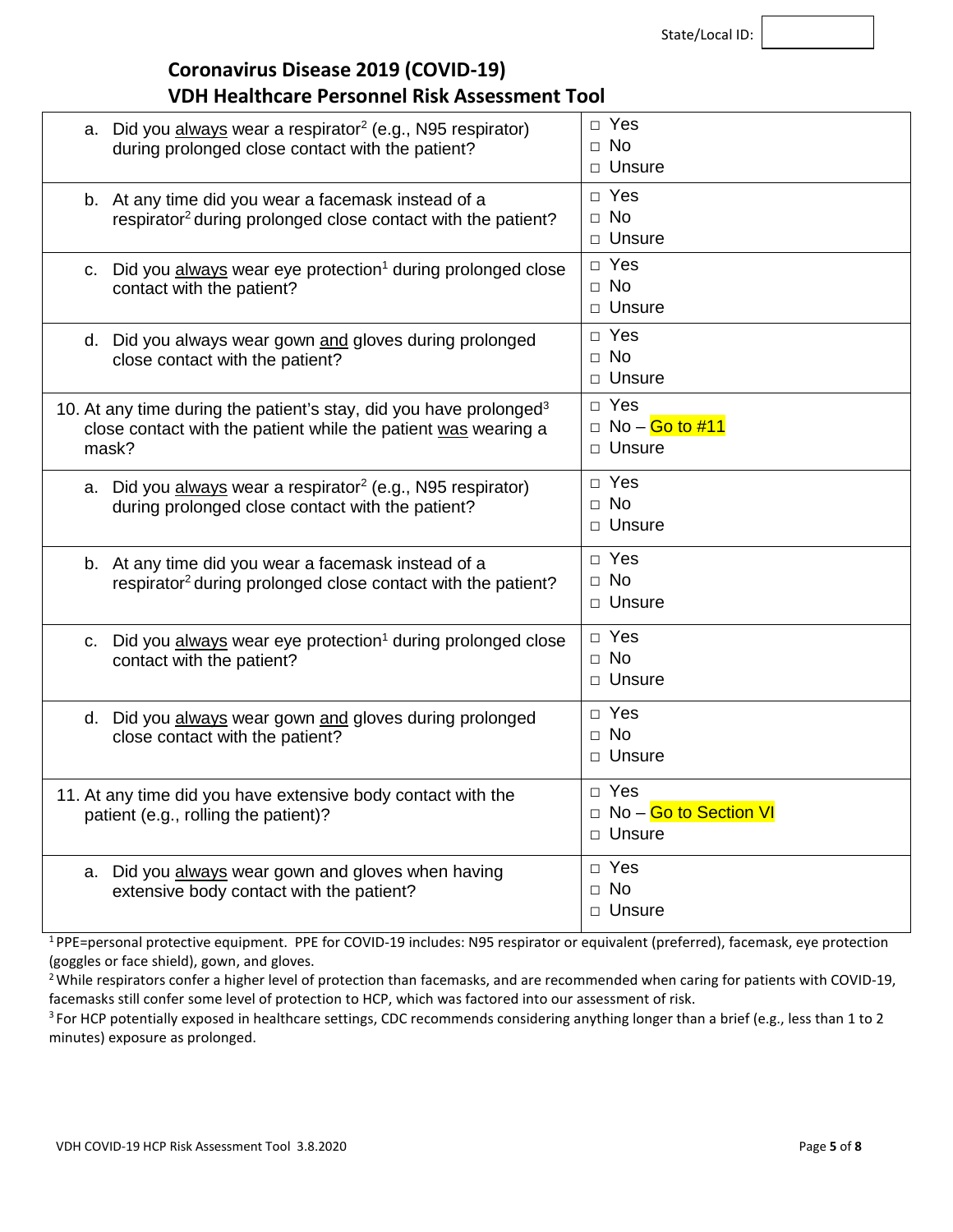State/Local ID:

#### **Coronavirus Disease 2019 (COVID-19) VDH Healthcare Personnel Risk Assessment Tool**

| VI. Healthcare Personnel Symptom Assessment                                                                                                                                                 |                                                                                                                                                                                                                                                             |  |  |  |
|---------------------------------------------------------------------------------------------------------------------------------------------------------------------------------------------|-------------------------------------------------------------------------------------------------------------------------------------------------------------------------------------------------------------------------------------------------------------|--|--|--|
| 1. Have you experienced fever <sup>1</sup> or signs/symptoms of lower<br>respiratory illness (e.g., cough or shortness of breath) in<br>the period since the COVID-19 patient was admitted? | $\Box$ Yes<br>$\Box$ No<br>$\Box$ Unsure                                                                                                                                                                                                                    |  |  |  |
| 2. Date of first symptom onset:                                                                                                                                                             | MM / DD / YYYY                                                                                                                                                                                                                                              |  |  |  |
| 3. Please check all symptoms that you are experiencing, and<br>date of onset for each:                                                                                                      | □ Cough - onset: _____________________<br>□ Sore throat - onset: _______________<br>□ Shortness of breath – onset: _________<br>$\Box$ Fever - onset: _________________<br>highest temp: _______________                                                    |  |  |  |
| 4. Please check any other symptoms you are also<br>experiencing:<br>$15$ curve in oith on monocular to measure $(400, 005, \text{cm})$ cultivative four                                     | $\Box$ Chills<br>□ Vomiting<br>□ Nausea<br>$\Box$ Diarrhea<br>$\Box$ Headache<br>$\Box$ Fatigue<br>□ General Malaise<br>$\Box$ Rash<br>$\Box$ Conjunctivitis<br>□ Muscle Aches<br>$\Box$ Joint Aches<br>□ Loss of Appetite<br>□ Nose Bleed<br>$\Box$ Other: |  |  |  |

<sup>1</sup>Fever is either measured temperature >100.0°F or subjective fever.

| <b>Risk Level Assignment:</b> | $\square$ High | $\mathbin{\mathbb{T}}$ Medium | $\Box$ Low | $\Box$ No Identifiable Risk |
|-------------------------------|----------------|-------------------------------|------------|-----------------------------|
|-------------------------------|----------------|-------------------------------|------------|-----------------------------|

Both high- and medium-risk exposures place HCP at more than low-risk for developing infection; therefore, the recommendations for active monitoring and work restrictions are the same for these exposures. However, these risk categories were created to align with risk categories described in the CDC's [Interim US Guidance for Risk Assessment and Public Health Management of Persons with Potential](https://www.cdc.gov/coronavirus/2019-ncov/php/risk-assessment.html)  [Coronavirus Disease \(COVID-19\) Exposures: Geographic Risk and Contacts of Laboratory-confirmed Cases;](https://www.cdc.gov/coronavirus/2019-ncov/php/risk-assessment.html) use that Interim Guidance for information about the movement, public activity, and travel restrictions that apply to the HCP included here.

The highest risk exposure category that applies to each person should be used to guide monitoring and work restrictions.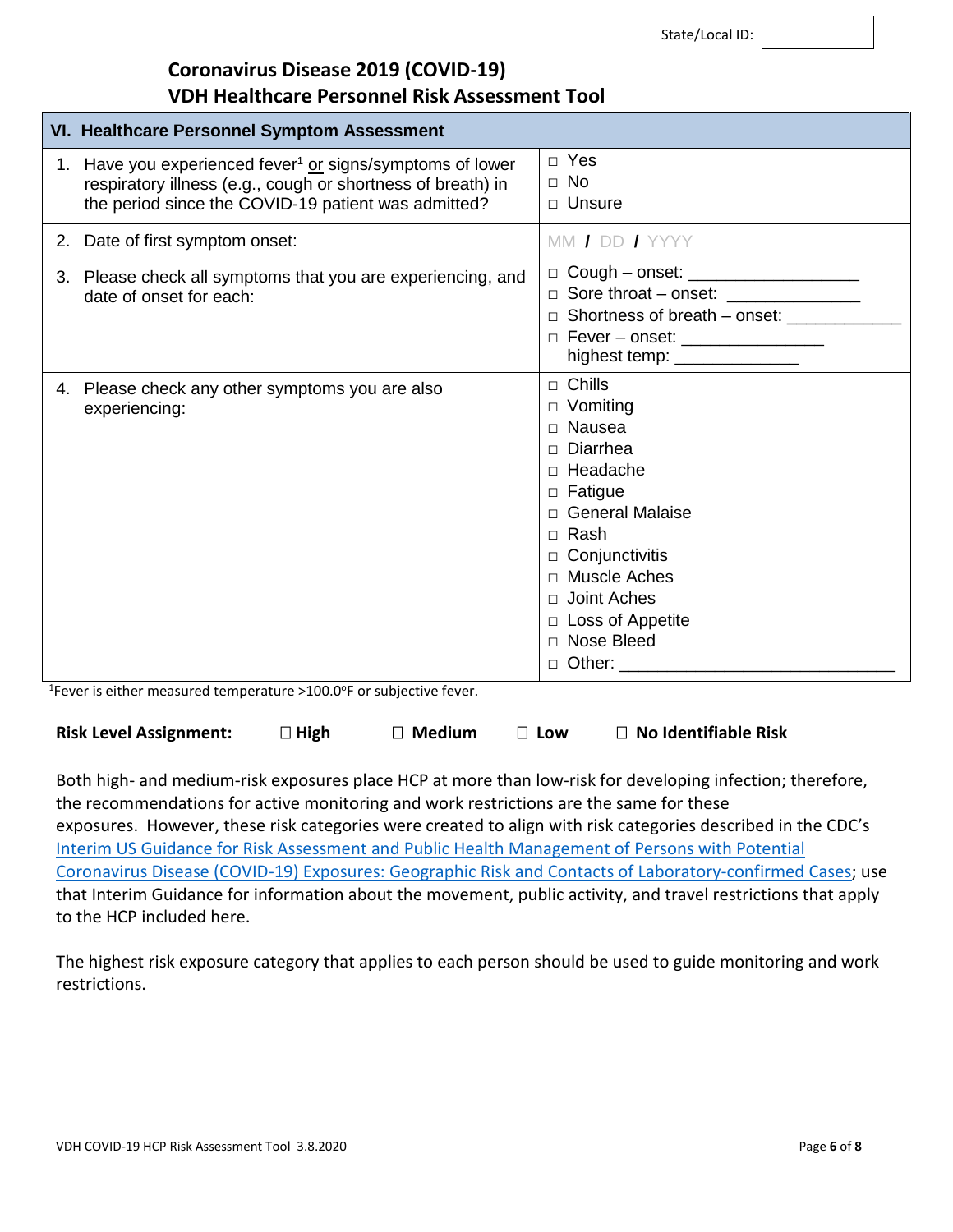**Epidemiologic Risk Classification for Asymptomatic Healthcare Personnel Following Exposure to Patients with COVID-19 or their Secretions/Excretions in a Healthcare Setting, and their Associated Monitoring and Work Restriction Recommendations**

| <b>Epidemiologic risk factors</b>                                                                               | <b>Exposure</b><br>category | <b>Recommended Monitoring for</b><br>COVID-19 (until 14 days after last<br>potential exposure) | <b>Work Restrictions for</b><br><b>Asymptomatic HCP</b> |  |  |
|-----------------------------------------------------------------------------------------------------------------|-----------------------------|------------------------------------------------------------------------------------------------|---------------------------------------------------------|--|--|
| Prolonged close contact with a COVID-19 patient who was wearing a facemask (i.e., source control)               |                             |                                                                                                |                                                         |  |  |
| IHCP PPE: None                                                                                                  | Medium                      | Active                                                                                         | Exclude from work for 14<br>days after last exposure    |  |  |
| HCP PPE: Not wearing a facemask or<br>respirator                                                                | Medium                      | Active                                                                                         | Exclude from work for 14<br>days after last exposure    |  |  |
| HCP PPE: Not wearing eye protection                                                                             | Low                         | Self with delegated supervision                                                                | None                                                    |  |  |
| HCP PPE: Not wearing gown or gloves <sup>a</sup>                                                                | Low                         | Self with delegated supervision                                                                | None                                                    |  |  |
| HCP PPE: Wearing all recommended<br>PPE (except wearing a facemask instead Low<br>of a respirator)              |                             | Self with delegated supervision                                                                | None                                                    |  |  |
| Prolonged close contact with a COVID-19 patient who was not wearing a facemask (i.e., no source control)        |                             |                                                                                                |                                                         |  |  |
| HCP PPE: None                                                                                                   | High                        | Active                                                                                         | Exclude from work for 14<br>days after last exposure    |  |  |
| HCP PPE: Not wearing a facemask or<br>respirator                                                                | High                        | Active                                                                                         | Exclude from work for 14<br>days after last exposure    |  |  |
| HCP PPE: Not wearing eye protection <sup>b</sup>                                                                | Medium                      | Active                                                                                         | Exclude from work for 14<br>days after last exposure    |  |  |
| HCP PPE: Not wearing gown or gloves <sup>a, b</sup> llow                                                        |                             | Self with delegated supervision                                                                | None                                                    |  |  |
| HCP PPE: Wearing all recommended<br>PPE (except wearing a facemask instead Low<br>of a respirator) <sup>b</sup> |                             | Self with delegated supervision                                                                | None                                                    |  |  |

HCP=healthcare personnel; PPE=personal protective equipment

<sup>&</sup>lt;sup>a</sup>The risk category for these rows would be elevated by one level if HCP had extensive body contact with the patients (e.g., rolling the patient). <sup>b</sup>The risk category for these rows would be elevated by one level if HCP performed or were present for a procedure likely to generate higher concentrations of respiratory secretions or aerosols (e.g., cardiopulmonary resuscitation, intubation, extubation, bronchoscopy, nebulizer therapy, sputum induction). For example, HCP who were wearing a gown, gloves, eye protection and a facemask (instead of a respirator) during an aerosolgenerating procedure would be considered to have a medium-risk exposure.